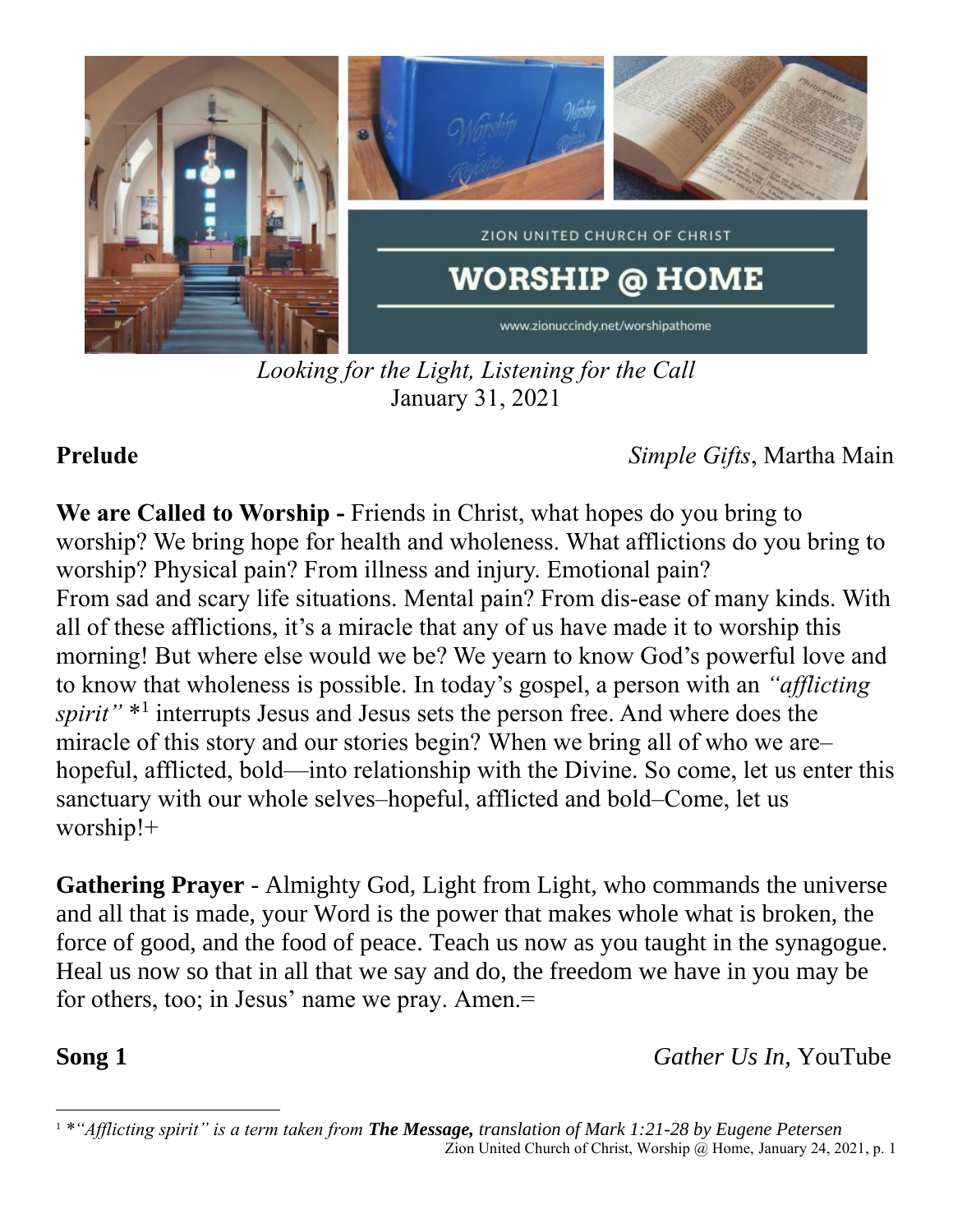## **Sharing Our Joys and Concerns**

**A Time of Prayer:** *You are welcome to send prayer requests to Pastor Sarah. Spend a few moments connecting with God and lifting up your prayers.*

**The Lord's Prayer** (unison)

Our Father, who art in heaven, hallowed be thy name, thy kingdom come, thy will be done, on earth as it is in heaven. Give us this day our daily bread. And forgive us our debts, as we forgive our debtors. And lead us not into temptation, but deliver us from evil. For thine is the kingdom, and the power, and the glory, forever. Amen.

**We Hear God's Word** Mark 1:21-28 (NRSV)

21 They went to Capernaum; and when the sabbath came, he entered the synagogue and taught. <sup>22</sup>They were astounded at his teaching, for he taught them as one having authority, and not as the scribes.  $^{23}$  Just then there was in their synagogue a man with an unclean spirit, <sup>24</sup>and he cried out, 'What have you to do with us, Jesus of Nazareth? Have you come to destroy us? I know who you are, the Holy One of God.' <sup>25</sup>But Jesus rebuked him, saying, 'Be silent, and come out of him!' <sup>26</sup>And the unclean spirit, throwing him into convulsions and crying with a loud voice, came out of him. <sup>27</sup>They were all amazed, and they kept on asking one another, 'What is this? A new teaching—with authority! He commands even the unclean spirits, and they obey him.' <sup>28</sup>At once his fame began to spread throughout the surrounding region of Galilee.

Mark 1:21-28 (*The Message*)

**21-22** Then they entered Capernaum. When the Sabbath arrived, Jesus lost no time in getting to the meeting place. He spent the day there teaching. They were surprised at his teaching—so forthright, so confident—not quibbling and quoting like the religion scholars.

**23-24** Suddenly, while still in the meeting place, he was interrupted by a man who was deeply disturbed and yelling out, "What business do you have here with us, Jesus? Nazarene! I know what you're up to! You're the Holy One of God, and you've come to destroy us!"

**25-26** Jesus shut him up: "Quiet! Get out of him!" The afflicting spirit threw the man into spasms, protesting loudly—and got out.

**27-28** Everyone there was spellbound, buzzing with curiosity. "What's going on here? A new teaching that does what it says? He shuts up defiling, demonic spirits and tells them to get lost!" News of this traveled fast and was soon all over Galilee.